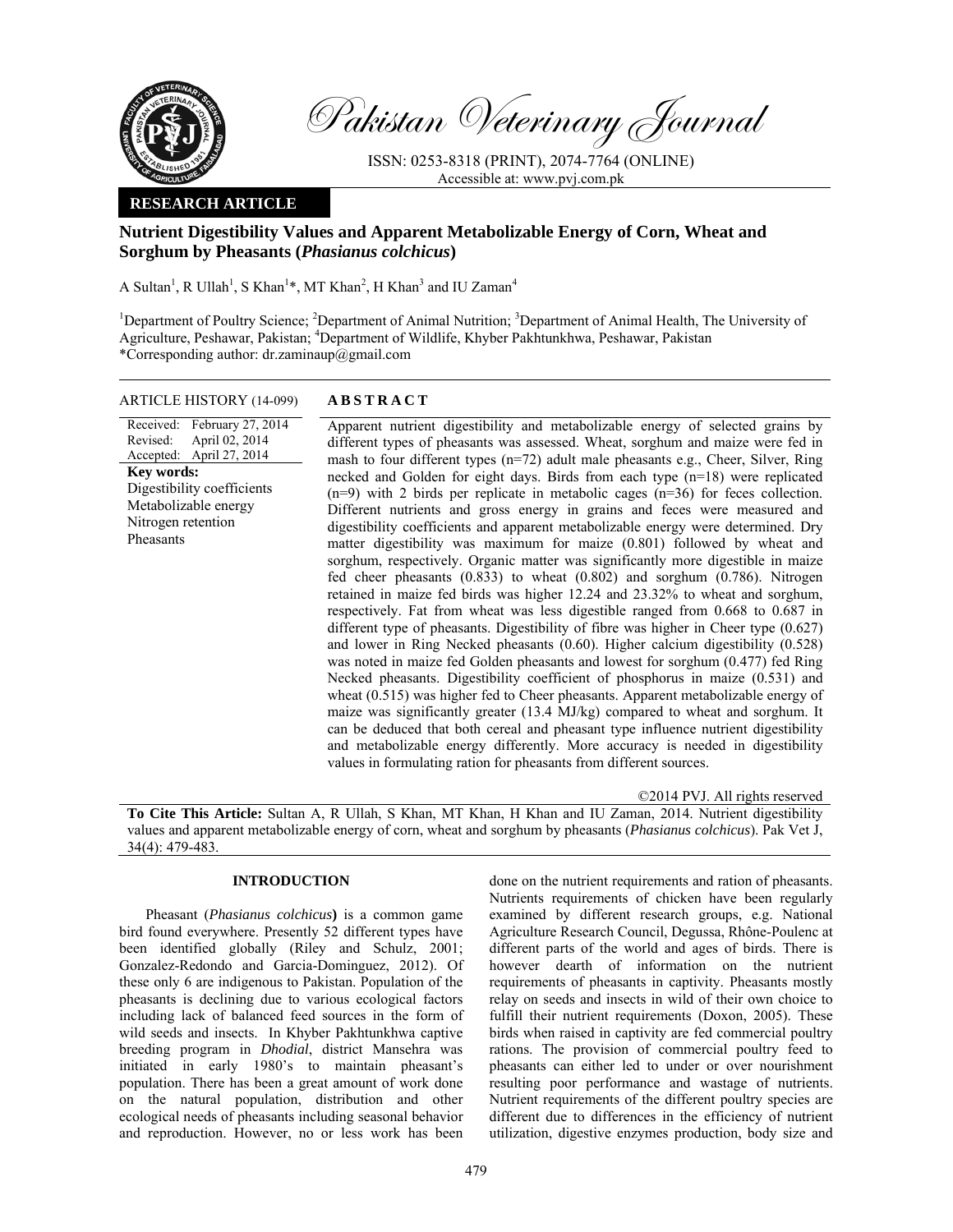homeostatic mechanism. Moreover, the digestibility of nutrients in different cereals are different mainly due to differences in physical structure, distribution of starch and protein granules and the presence of various antinutritional factors (Leeson and summers, 2005). Assessment of the nutrient digestibility of individual cereal grain is of great importance to formulate a balanced diet to fulfill the nutrient requirements of poultry and other game birds. To avoid the confounding factors of the nutrients from other ingredients in complete diet individual cereal grain are either tube fed or fed for classical total collection to determine nutrient digestibility. Digestibility of the nutrients of wheat, maize and sorghum has been studied for both meat and egg type birds (NRC, 1994) but lesser or no such research work has been done in pheasants particularly for pheasants reared in the pheasantry of Mansehra, Khyber Pakhtunkhwa. These grains are commonly used in ration formulation of other types of poultry birds. There is great variation in the nutrient content and digestibility of different feed ingredients and its precise and accurate data is needed for balanced ration formulation to maximize production performance of pheasants. The aim of this study is to generate some data on nutrient digestibility and metabolizeable energy that would be of great help to formulate a balanced ration to fulfill the nutrient requirements of pheasants in captivity.

#### **MATERIALS AND METHODS**

All procedures involving live birds handling and lab protocols were pre-approved by the departmental board of studies meeting and ethical committee.

**Pheasant husbandry and experimental procedure:**  Seventy two male adult pheasants of four different varieties, Silver (n=18), Golden (n=18), Ring-necked  $(n=18)$  and Cheer  $(n=18)$  pheasants birds were obtained from the Pheasantry in Mansehra. Each variety of pheasant had 9 replicates and each replicate contained 2 birds. These birds were shifted to 36 metabolic type cages (200cm x 85cm x 70cm) (2birds/cage). Optimum environmental conditions and strict hygienic measures were adopted in all cages during experimental period (October, 2013). Wheat (Siren 2010), maize (Kisan) and sorghum (NARC 96) were procured by the Agriculture Research Institute, Tarnab Peshawar. These grains were ground to mash form and were offered to birds in completely randomized fashion in a (4 x 3 x 3) factorial arrangement.

The digestibility assay was lasted for 8 days including 4 days of adaptation. During the last four days grains offered and refused were recorded to measure feed intake. Fresh feces were collected daily morning 8:00 am, weighed and stored in labeled plastic bags in freezer (-  $20^{\circ}$ C). The gross energy (GE) of the diets and excreta were determined using an adiabatic bomb calorimeter (at Animal Nutrition Section of Veterinary Research Institute, Peshawar) standardized with benzoic acid. One gram sample was weighed and pressed to a tablet with the help of Pellet Press (Parr Instrument Co, USA). Tablet weight was recorded and transferred to VM crucible and for combustion in the adiabatic bomb calorimeter. Gross

energy for the samples was recorded. Dry matter, organic matter, ash, crude fiber, ether extract and total nitrogen content of the grains and fecal samples were determined using standard procedures (AOAC, 2000). Nitrogen was multiplied with 6.25 to get crude protein contents. Ca and P content of grains and feces samples were measured using acid digestion method and were detected using atomic absorption and spectrophotometer.

**Calculations:** Nutrient digestibility coefficients were calculated by the difference between the nutrients consumed and voided by the pheasants in feces using the following equation.

Digestibility coefficients *=* A-B

 A  $A =$ Quantity of nutrients consumed by the bird B *=* Quantity of nutrients voided in feces

**Apparent Metabolizable Energy:** The AME (MJ/kg DM) values of the cereals were calculated using the following formula.

AME grain = Energy intake - Energy lost Total grain intake

**Statistical analyses:** Data generated was statistically analyzed using completely randomized design in a factorial arrangement of  $(4 \times 3 \times 3)$ . Means were separated based on LSD test and interaction of two factors was determined for digestibility parameters/coefficients. Statistical program SAS (2000) was used for this purpose.

#### **RESULTS**

Nutrient profile of different cereals used in the present experiment is given in Table 1. It can be seen that corn had highest fat (4%) and gross energy (17.44 MJ/kg) compared to wheat and sorghum. Gross energy of corn was higher by 3.75 and 4.62% from wheat and sorghum, respectively. It was observed that wheat had higher protein content (12.52%) followed by corn (10.19%) and sorghum (11.41%), respectively. The nutritive values of these cereals fall within the range of NRC, 1994.

Digestibility coefficient values of dry matter, organic matter, protein and crude fat of different cereal grains by different types of pheasants are shown in Table 2. Among cereal grains DM digestibility was maximum (P<0.01) for maize followed by wheat and sorghum, respectively. Dry matter digestibility of maize ranged from 0.791 to 0.801, wheat 0.772 to 0.783 and sorghum 0.726 to 0.742 across different pheasant types. The impact of pheasant type on the dry matter digestibility was insignificant for different cereals. However, a trend toward significance  $(P<0.07)$ can be observed in the values. It was noticed that digestibility coefficient of nutrients was numerically higher for Cheer pheasants compared to other pheasant types. A trend toward significance  $(P<0.07)$  was also observed in the interaction of pheasant type and cereals. This reflected that cereals grain's dry matter is digested differently by different types of pheasants and *vice versa*.

Organic matter digestibility of maize among other cereal grains was maximum (0.833) followed by wheat (0.802) and sorghum (0.786) by cheer pheasants.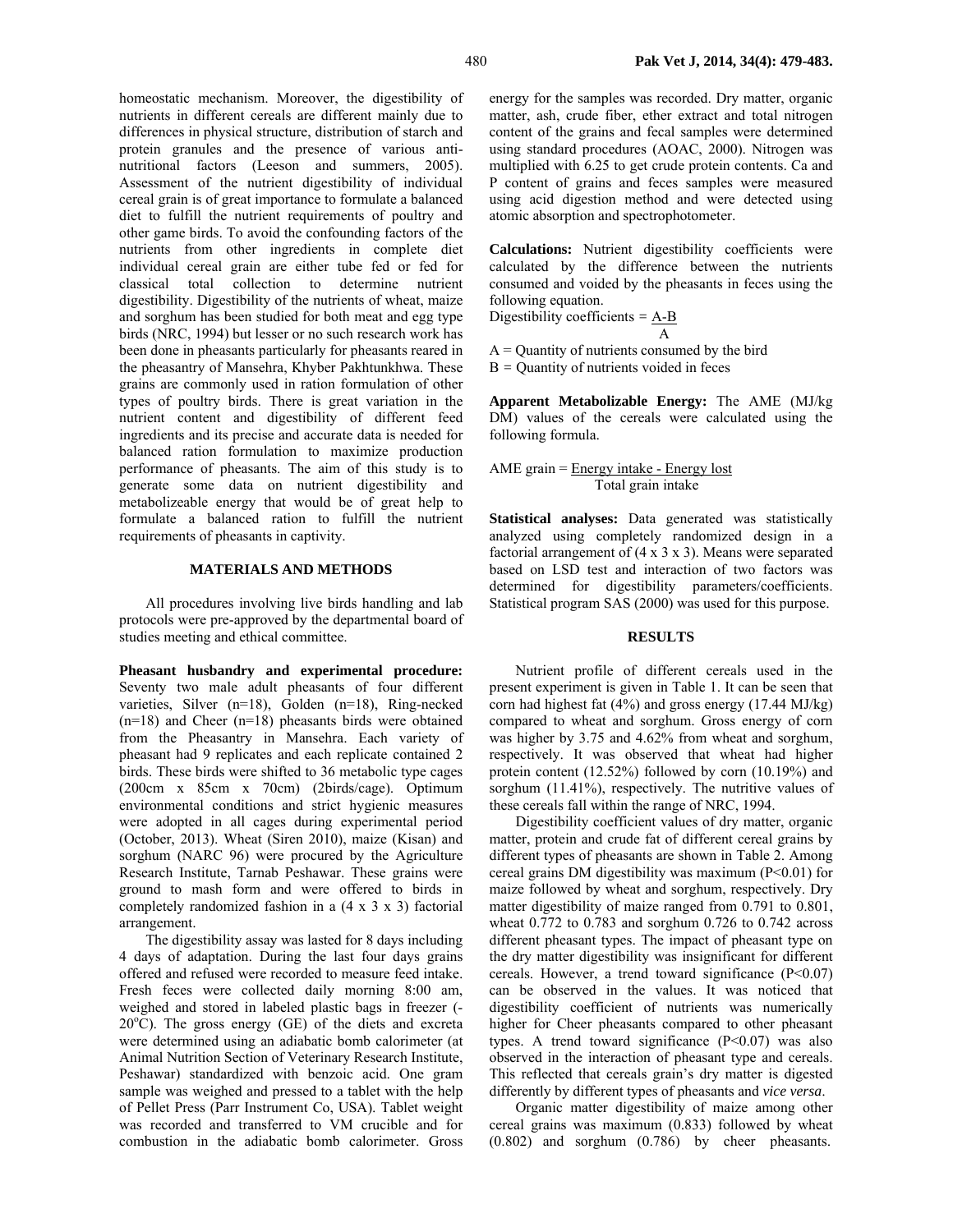**Table 1:** Nutrient profile (% Dry matter basis) of corn, wheat and sorghum used in the experiment

| Corn  | Wheat | Sorghum |  |
|-------|-------|---------|--|
| 88.56 | 88.06 | 89.05   |  |
| 98.02 | 97.97 | 97.87   |  |
| 10.19 | 12.52 | 1.4     |  |
| 4.4   | 1.5   | 3.2     |  |
| 2.3   | 2.2   | 2.4     |  |
| 0.3   | 0.3   | 0.29    |  |
| 0.05  | 0.04  | 0.05    |  |
| 1.98  | 2.03  | 2.13    |  |
| 17.44 | 16.81 | 16.67   |  |
|       |       |         |  |

**Table 2:** Apparent total tract digestibility co-efficient of dry matter, organic matter, protein and fat of cereals by different types of pheasants

|                                          |         | Digestibility coefficient |                      |                      |                      |  |  |
|------------------------------------------|---------|---------------------------|----------------------|----------------------|----------------------|--|--|
| Pheasant type                            | Cereal  | Dry                       | Organic              | Protein              | Fat                  |  |  |
|                                          |         | matter                    | matter               |                      |                      |  |  |
| Cheer                                    |         |                           |                      |                      |                      |  |  |
|                                          | Maize   | $0.801$ <sup>a</sup>      | 0.833a               | 0.587a               | $0.763$ <sup>a</sup> |  |  |
|                                          | Wheat   | 0.783 <sup>b</sup>        | 0.802 <sup>b</sup>   | 0.523 <sup>b</sup>   | 0.687c               |  |  |
|                                          | Sorghum | 0.742c                    | 0.786c               | 0.476c               | 0.721 <sup>b</sup>   |  |  |
| Golden                                   |         |                           |                      |                      |                      |  |  |
|                                          | Maize   | $0.791$ <sup>a</sup>      | $0.823$ <sup>a</sup> | $0.570$ <sup>a</sup> | $0.757$ <sup>a</sup> |  |  |
|                                          | Wheat   | 0.776 <sup>b</sup>        | 0.792 <sup>b</sup>   | 0.521 <sup>b</sup>   | 0.672c               |  |  |
|                                          | Sorghum | 0.726c                    | 0.772c               | 0.466c               | 0.722 <sup>b</sup>   |  |  |
| Silver                                   |         |                           |                      |                      |                      |  |  |
|                                          | Maize   | $0.798$ <sup>a</sup>      | 0.816 <sup>a</sup>   | $0.572$ <sup>a</sup> | $0.760$ <sup>a</sup> |  |  |
|                                          | Wheat   | 0.779 <sup>b</sup>        | 0.799 <sup>b</sup>   | 0.512 <sup>b</sup>   | 0.671c               |  |  |
|                                          | Sorghum | 0.732c                    | 0.762c               | 0.471c               | 0.717 <sup>b</sup>   |  |  |
| <b>Ringed Neck</b>                       |         |                           |                      |                      |                      |  |  |
|                                          | Maize   | $0.800$ <sup>a</sup>      | $0.810^{ab}$         | 0.579a               | $0.762$ <sup>a</sup> |  |  |
|                                          | Wheat   | 0.772 <sup>b</sup>        | 0.812 <sup>b</sup>   | 0.531 <sup>b</sup>   | 0.668c               |  |  |
|                                          | Sorghum | 0.739c                    | 0.779c               | 0.458c               | 0.711 <sup>b</sup>   |  |  |
| Pooled SEM                               |         | 0.02                      | 0.03                 | 0.03                 | 0.04                 |  |  |
| Probability of greater F-values in ANOVA |         |                           |                      |                      |                      |  |  |
| Pheasant type                            | P-value | 0.07                      | 0.06                 | 0.07                 | 0.08                 |  |  |
| Cereal                                   | P-value | 0.01                      | 0.01                 | 0.01                 | 0.01                 |  |  |
| Pheasant type *<br>cereal                | P-value | 0.07                      | 0.08                 | 0.09                 | 0.07                 |  |  |

Mean in columns carrying different superscripts are significantly different

Digestibility coefficients of OM of different grains remained insignificant across different types of pheasants. Range of organic matter digestibility in maize was 0.810 to 0.833, wheat 0.792 to 0.812 and sorghum 0.762 to 0.786 across different pheasant types. No significant influence of pheasant type was seen on organic matter digestion. There was however a trend toward significance (P<0.06) in the values. Interestingly the digestibility coefficients values of OM were numerically higher in Cheer pheasants except for wheat that was higher in ringed neck birds. Lesser but a trend toward significance (P<0.08) was also observed in the interaction of pheasant type and cereals reflecting that organic matter from different cereals is digested differently by different types of pheasants and *vice versa*.

Nitrogen retention from maize was higher by 12.24 and 23.32% compared to wheat and sorghum in Cheer pheasants. Lowest nitrogen retention (0.458) was observed for sorghum in Ring Neck pheasants. There was a numerical variation, statistically indifferent in the nitrogen retention of same type grain across different pheasant types. The difference in nitrogen retention of different cereal grain was significant. This study revealed that the pheasant type had no influence  $(P>0.05)$  to differently digest nitrogen content of cereal grains. Interaction between pheasant type and cereal grain was insignificant however a trend toward significance was observed  $(P=0.09)$ .

It is apparent from the values that the digestibility coefficient of crude fat of wheat was poor among other cereals grains. Difference in the digestibility coefficient values for different cereals was significantly different across all pheasant types. It was observed that fat from wheat was less digestible ranged from 0.668 to 0.687. It was higher for maize (0.763) followed by sorghum (0.721) in cheer pheasants. Pheasant type did not alter (P=0.08) fat digestibility and its interaction with different cereal grains was insignificant (P=0.07).

Table 3 represents AME and digestibility coefficient ash, crude fiber, calcium and phosphorus of different cereal grains by different types of pheasants. Ash digestibility among cereal grains was maximum  $(P<0.01)$ for maize (0.627) followed by wheat (0.563) and sorghum (0.567), respectively in Cheer and Golden pheasants. Ash digestibility of maize ranged from 0.593 to 0.620, wheat 0.542 to 0.563 and sorghum 0.551 to 0.567 across different pheasant types. The impact of pheasant type on the ash digestibility was insignificant, however, a trend toward significance  $(P<0.07)$  was observed in the values of ash digestibility. It is depicted from data that numerically the digestibility coefficients of different cereals were higher for Cheer and Golden pheasants among other types of pheasants. Poor (P<0.09) interaction was observed in pheasant type and cereal grains. Changes observed in the digestibility values of ash were insignificantly affected by pheasant type.

Crude fiber from maize was maximum among other cereal grains. Its digestibility coefficient was higher in cheer type  $(0.627)$  and lower in ring neck  $(0.60)$  that was statistically indifferent among different pheasant types. There was no significant difference in the digestibility coefficients of fiber of wheat and sorghum in Cheer, Silver and Golden pheasants, however the difference was significant in Ring Neck type of pheasants. Interestingly sorghum had higher CF digestibility in the first two pheasant types and lower in the last two types. Significant influence of pheasant type was seen on fiber digestion with a trend toward significance  $(P<0.06)$  in the interaction of pheasant type and cereal grain.

Total tract digestibility of calcium and phosphorus of different cereal grains by different types of pheasants is given in Table 3. There was a significant difference (P=0.01) among different cereal grains in the digestibility coefficient of calcium across different pheasant types. Higher calcium digestibility (0.528) was recorded for maize fed to golden pheasants. Lowest was noted for sorghum (0.477) in ring neck pheasants. There was a numerical variation in the digestibility of calcium from same cereal type across different pheasant birds. This is however insignificant. Difference in the higher (0.528) and lower (0.519) level of digestibility of calcium in maize was 1.73% in different pheasant types. This difference for wheat and sorghum was 1.43 and 2.10%, respectively. It is reflected from the data that change in the digestibility of calcium was insignificant but with a tendency to significance (P=0.06). No significant interaction was seen in pheasant type and cereal grain (P=0.09).

This data revealed that there is significant difference in the digestibility coefficient of phosphorus of different cereal grains across various pheasant types except in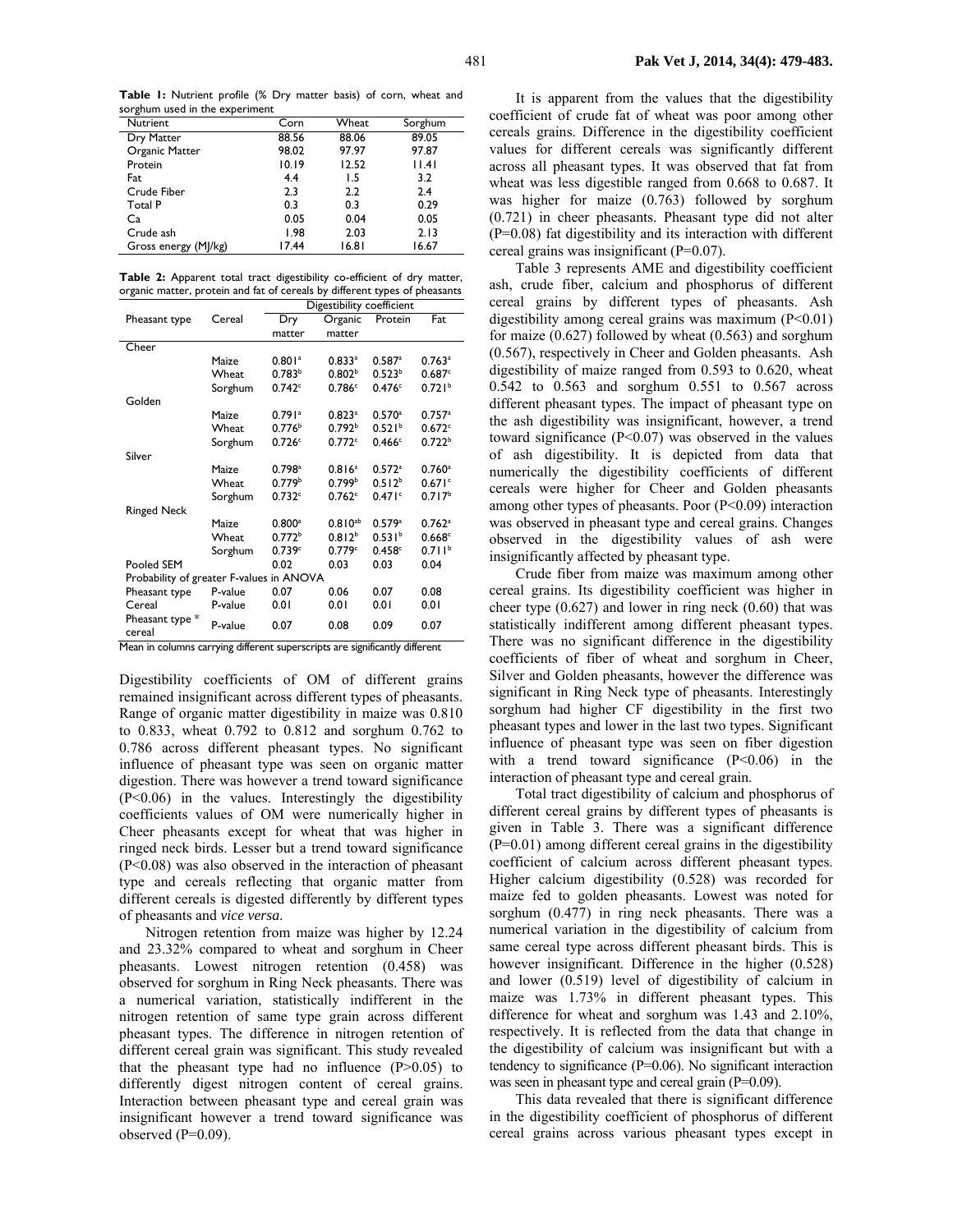| Pheasant type                            | Cereal  | Apparent metabolizable energy and digestibility coefficient |                      |                      |                      |                      |
|------------------------------------------|---------|-------------------------------------------------------------|----------------------|----------------------|----------------------|----------------------|
|                                          |         | <b>AME</b>                                                  | Ash                  | Crude fiber          | Calcium              | Phosphorus           |
| Cheer                                    |         |                                                             |                      |                      |                      |                      |
|                                          | Maize   | 13.4 <sup>a</sup>                                           | 0.607a               | 0.627a               | $0.522$ <sup>a</sup> | 0.531a               |
|                                          | Wheat   | 12.8 <sup>b</sup>                                           | 0.563 <sup>b</sup>   | 0.583 <sup>b</sup>   | $0.512^{b}$          | $0.515^{b}$          |
|                                          | Sorghum | 12.7 <sup>b</sup>                                           | 0.557 <sup>b</sup>   | 0.597 <sup>b</sup>   | 0.486c               | 0.486c               |
| Golden                                   |         |                                                             |                      |                      |                      |                      |
|                                          | Maize   | 13.2 <sup>a</sup>                                           | $0.620$ <sup>a</sup> | 0.619a               | $0.528$ <sup>a</sup> | 0.529a               |
|                                          | Wheat   | 12.6 <sup>b</sup>                                           | 0.559 <sup>b</sup>   | 0.580 <sup>b</sup>   | $0.510^{b}$          | $0.510^{b}$          |
|                                          | Sorghum | 12.5 <sup>b</sup>                                           | 0.567 <sup>b</sup>   | $0.590^{ab}$         | 0.487c               | 0.486c               |
| Silver                                   |         |                                                             |                      |                      |                      |                      |
|                                          | Maize   | 13.1 <sup>a</sup>                                           | $0.593$ <sup>a</sup> | $0.623$ <sup>a</sup> | $0.524$ <sup>a</sup> | $0.525$ <sup>a</sup> |
|                                          | Wheat   | $12.5^{b}$                                                  | $0.542^{b}$          | $0.595^{b}$          | 0.505 <sup>b</sup>   | 0.506 <sup>b</sup>   |
|                                          | Sorghum | 12.4 <sup>b</sup>                                           | 0.551 <sup>b</sup>   | 0.586 <sup>b</sup>   | 0.486c               | 0.496 <sup>b</sup>   |
| <b>Ringed Neck</b>                       |         |                                                             |                      |                      |                      |                      |
|                                          | Maize   | 13.3 <sup>a</sup>                                           | $0.599$ <sup>a</sup> | $0.600$ <sup>a</sup> | 0.519a               | 0.519a               |
|                                          | Wheat   | 12.6 <sup>b</sup>                                           | 0.551 <sup>b</sup>   | 0.583 <sup>b</sup>   | 0.509 <sup>b</sup>   | 0.506 <sup>b</sup>   |
|                                          | Sorghum | 12.1 <sup>b</sup>                                           | 0.557 <sup>b</sup>   | 0.577c               | 0.477c               | 0.479c               |
| Pooled SEM                               |         | 0.02                                                        | 0.02                 | 0.03                 | 0.02                 | 0.01                 |
| Probability of greater F-values in ANOVA |         |                                                             |                      |                      |                      |                      |
| Pheasant type                            | P-value | 0.08                                                        | 0.09                 | 0.04                 | 0.06                 | 0.05                 |
| Cereal                                   | P-value | 0.02                                                        | 0.01                 | 0.01                 | 0.01                 | 0.01                 |
| Pheasant type * cereal                   | P-value | 0.09                                                        | 0.10                 | 0.06                 | 0.09                 | 0.06                 |

**Table 3:** Apparent metabolizable energy (AME) and digestibility co-efficient of ash, crude fiber, calcium and phosphorus of cereals by different types of pheasants

Mean in columns carrying different superscripts are significantly different

silver pheasant where the difference between wheat and sorghum phosphorus digestibility was insignificant.

Digestibility coefficient of phosphorus of maize (0.531) and wheat (0.515) was higher in Cheer pheasants and for sorghum (0.496) was greater in Silver pheasant. Lower phosphorus digestibility of maize, wheat and sorghum was noticed by Ring Neck pheasants. Digestibility of phosphorus varied significantly with types of pheasant. Interaction between pheasant type and cereal was not significant.

Apparent metabolizable energy values measured total classical collection method of different cereal grains by different types of pheasants is given in Table 3. It was noted that AME value of maize was significantly higher (13.4 MJ/kg) compared to wheat and sorghum in all different treatments of pheasants. It was observed that AME value of maize remained insignificant across different pheasant types. Maize AME value ranged from 13.1 to 13.4 MJ/kg, wheat, 12.5 to 12.8 MJ/kg and sorghum 12.1 to 12.7 MJ/kg. There was no significant difference between the AME values of wheat and sorghum across different pheasant types. The impact of pheasant type and its interaction with cereal grain was insignificant. Cheer pheasant were more efficient in utilizing energy from different cereal grains compared to other pheasants.

#### **DISCUSSION**

Nutrient composition of maize, wheat and sorghum fell within the range given in the NRC, 1994 and support present determined values. Previous reports have also shown that nutritive value of corn is superior to wheat and sorghum (Torres *et al.,* 2013). Differences in the nutrient composition with past studies could be attributed to the differences in the varieties used and lab protocols as well.

Digestibility of all nutrients of wheat and sorghum was poor as compared to corn by different types of pheasants. Wheat is one of the important feed ingredients in the consumption of human being and in poultry diets, but the nutritive value of wheat is highly variable (Black

*et al.,* 2005; Mirzaie *et al.,* 2012). It mainly provides energy that depend on the extent of digestion and the amount eaten by birds (Black *et al.*, 2005). It has been reported that the average apparent metabolizable energy (AME) of wheat is 12.1 MJ/kg DM, but ranges from 8.8 to 14.9 MJ/kg (Choct *et al.,* 2006) and coincide with findings of present study. Wheat digestibility was higher to sorghum except for fat that was lower in wheat. It has been previously demonstrated by Nadeem *et al.* (2005) that corn digestibility was higher to wheat and sorghum and are in line to values of nutrient digestibility obtained in present study.

Better nutrient digestibility of corn can be attributed to its microscopic structure of caryopsis (Benedetti *et al.,*  2011) where protein bodies and starch granules are arranged in a much harmonized fashion that renders its nutrient to the host highly available. Corn possesses no or less antinutritional factors (Acamovic, 2001) and have higher nutrient digestibility (Yegani and Korver, 2013) and support present findings. Certain factors e.g. soluble non-starch polysaccharides (Caprita and Caprita, 2012) in wheat limit the availability of nutrients due to increased gut viscosity (Classen, 1996; Choct *et al*., 2006). Reduced nutrient digestibility and AME of wheat to corn could be supported by the findings of Choct *et al.* (2006) and Annison and Choct (9991). Similarly, Gheisari *et al*. (2003) reported that amount of ME of wheat is 3270 Kcal/kg, moisture level 7.8%, CP 12%, crude fat 2.2% and crude fiber 3.5% that is somewhat similar to our results. Nadeem *et al.* (2005) assessed the digestibility coefficients of different cereals and agreed to present study.

Sorghum has been used in poultry feed due to its nutritive value and low cost globally (Ali *et al.,* 2009). Sorghum contain a comparable level of lysine, methionine, crude ether extract, ash and phosphorus contents, when compared to maize (Gualtieri and Rapaccini, 1990; Emami *et al.,* 2012). Sorghum exhibits lower digestibility and ME to corn probably due higher tannin contents (Douglas et al., 1993) that has been observed in present study. Findings of this study could